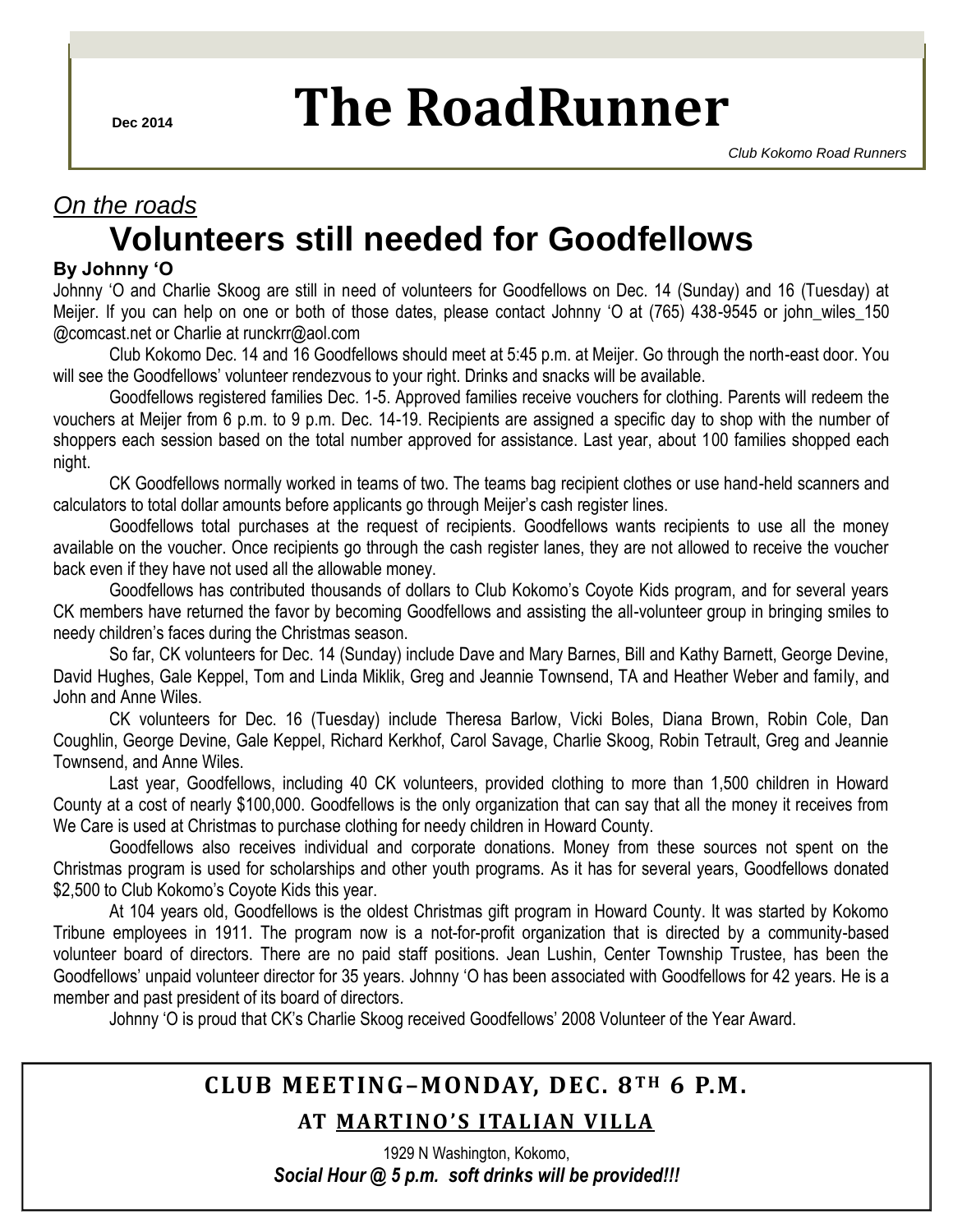## **Race Results**

**30th Annual CKRR Charity Run November 8, 2014 Local UAW 292 & Jackson-Morrow**  66 Bella VanNatter 44:46 **Park 5K Run 1 Parker Jones 17:26 2 Dana Neer 18:38 3 Christian High 18:51 4 Jordan Ousley 19:12** 5 Byron Bundrent 19:47 **6 Braden Timmons 20:02** 7 Weston Gingerich 20:16 **8 Tom Tokarcik 20:17** 9 Corey Dea 20:30 **10 Noel Shafer 21:16** 11 Paul Sanders 21:31 12 Nigel Lenoir 22:29 **13 Tommy "Charley" Werst 22:47** 14 Dan Gibbon 22:53 **15 John Anderson 23:00 16 Kayla Bullock 23:57 1st woman 17 Michael Anderson 24:47 18 Bronwyn Getts 24:54 19 Aaron Craig 25:11 20 Cara McKeller 25:15 21 Anna Rangel 25:16 22 Michael Graham 25:22 23 Mark Shorter 25:47** 24 Ty Gingerich 25:50 25 Joseph Packard 25:50 26 Carol Aders 25:58 **27 Hannah Moore 26:09** 28 Rosellen Connolly 26:35 **29 Mike Deardorff 26:38 30 Warren Tierney 26:48 31 Jana Skoog 27:07 32 Charlie Skoog 27:09 33 Corey Moore 27:19** 34 Max Garro 27:20 **35 Tami Moore 27:22 36 Anna Bullock 27:36** 37 Max Elmore 27:45 **38 Alex Anderson 27:47 39 Nancy Anderson 27:53 40 Mike Daugherty 28:12 41 Scott Deyoe 28:13 42 Ann Hubbard 28:15 43 John Peters 28:28 44 Terri Jackson 29:17 45 Paul Getts 29:37 46 Jerry Meiring 29:47 47 Laurie Ousley 29:56 48 Joni McCracken 30:08** 49 JoAnn Quinnette 30:08 **50 Tom Miklik 31:16** 51 Eboni Lenoir 31:27 52 Anthony Lenoir 31:28 **53 Alex Studebaker 31:41 54 Robin Tetrault 31:42** 55 Myles Lenoir 31:51 **56 Ron Moore 31:52 57 David Hughes 32:00** 58 Amanda Jones 34:33 59 Ava Peoples 34:40 **60 Kelly Studebaker 36:02 61 Robin Cole 36:46 62 Jonah Hughes 37:30 63 Mary Barnes 38:07**

64 Marsha Daugherty 40:25 **65 Bruce Savage 40:55 67 Geana Moore 45:12 68 Stan Shuey 46:26 69 Sue Keller 47:37 70 Shirley Bugher 55:49**

#### **5K Walk 1 Vince Lorenz 26:38 2 Mary Miller 33:25 1st woman 3 Vernon Keller 37:31 4 Greg Wall 37:31 5 Jan Wall 39:18 6 Toney Lorenz 39:18 7 Bob McBride 41:12 8 Sherry Kestleage 41:28 9 Lisa Price 42:59 10 Jenny Tudor 43:32 11 Anita Dillman 43:37 12 Kevin Whitted 44:29 13 Erica Huffman 47:15 14 John Mohr 47:26 15 Robin Michael 47:27 16 Robert Cupp 50:49 17 Jeff Freeman 50:50**

**Club Kokomo Cares 5K November 27, 2014 Highland Park 5k Run** 1. Lewis Duke 16:10 **2. Jeremy Breedlove 16:16** 3. Riley Worl 16:35 **4. Parker Jones 17:43** 5. Ethan Sharp 17:52 6. Carl Christenson 17:53 **7. Dana Neer 19:11 8. Christian High 19:43** 9. Steve McDorman 19:45 10. Colton Pearce 20:11 **11. Tom Tokarcik 20:12 12. Chris Lasley 21:20 13. Tommy "Charley" Werst 21:31** 14. Doug Numan 22:09 15. Max White 22:19 **16. Ella Kantz 22:35 1st woman 17. Gwen Grimes 22:37** 18. Seth Vautaw 22:42 19. Hunter Purtee 22:48 20. Jeff Hemmeger 22:57 **21. Jay Priest 23:17** 22. Tony White 23:18 **23. Scott Riggle 23:19** 24. Karly Sprouse 23:26 25. Hannah Ault 23:28 26. Lora Campbell 23:36 **27. Phil Rozzi 23:38** 28. Jacqueline Berkshire 23:39 29. Matt Bolinger 23:49 30. Ty Corn 24:00 31. Reagan Ritchie 24:03 **32. Jordan Ousley 24:05 33. Keith Hill 24:05** 34. Ron Gaskins 24:06 35. Christopher Campbell 24:15 **36. Ron Greene 24:22** 37. Teresa Worl 24:24

38. Todd Shuey 24:27 39. Gregg Moore 24:29 **40. Kelly Wright 24:30** 41. Tyler Peterson 24:37 42. Kelly Barker 24:45 **43. Michael Graham 24:46 44. Anne Kantz 25:00 45. Hannah High 25:07 46. Anna Rangel 25:14** 47. Melissa Shuey 25:22 48. Dustin Wolf 25:48 49. Erin Knepley 25:49 **50. Mallory Davis 25:50 51. MacKenzie Wiles 25:51** 52. Monica Graves 26:06 **53. Cara McKeller 26:09 54. Mark Shorter 26:23** 55. Ethan Akers 26:29 **56. Warren Tierney 26:30** 57. Rosellen Connolly 26:34 58. Jodi Lake 26:44 59. Paula Keeney 26:49 60. Nikki Frazier 26:50 61. Rachel Sargent 26:51 62. Kimberly Pierce 26:53 **63. Jana Skoog 27:07 64. RJ Kerr 27:09** 65. Richard Roelke 27:20 **66. Scott Deyoe 27:24** 67. Blake Reed 27:30 **68. Charlie Skoog 27:38 69. Ann Hubbard 27:53** 70. Keith Vautaw 27:54 71. Max Elmore 28:11 **72. Hannah Moore 28:18 73. Ron Moore 28:20 74. Corey Moore 28:28 75. Tami Moore 28:29** 76. Marie Pooser 28:31 77. Allison McMinn 28:31 78. Mary White 28:32 79. Brielle Williams 28:33 80. Jama Claxton 28:33 81. Taylor Nunan 28:33 **82. Paul Getts 28:52 83. Maurice Wright 29:04** 84. Dylan Collins 29:18 **85. Jacob Van Horn 29:19 86. Jennifer Van Horn 29:23** 87. Rudy Suryantoro 29:35 88. Breann Donson 29:41 89. Tanner Reed 29:41 **90. Greg Townsend 29:43** 91. Kasey Wall 29:48 92. Melissa McBee 29:59 93. Beth Wittenbach 29:59 94. Beth Kuhlman 30:00 95. John Reeder 30:00 **96. Mary Stidham 30:06** 97. Mark Reel 30:16 98. Damon Reel 30:17 99. Bradley Breedlove 30:19 100. Karla Heflin 30:25 101. Erin Whiteford 30:28 102. Heidi Vint 30:29 **103. Laurie Ousley 30:32 104. Nathan Gollner 30:33 105. Rebekah Monroe 30:37**

**106. David Hughes 31:44**

## **CKRR – Page 2 of 8**

107. Scott McMinn 32:12 108. Christine McMinn 32:12 109. Shiela Bailey 32:15 **110. Tom Miklik 32:30** 111. Sarah Dollens 32:32 112. Kathran McKinney 33:10 113. Brent McKinney 33:10 114. Brittany Christenson 33:31 **115. Christina Deyoe 33:31** 116. Renee Robertson 33:38 117. Karen Cross 33:38 **118. Riley Case 34:04** 119. Jacob Wall 34:05 **120. Noah Hughes 34:07 121. Jackie Wiles 34:43** 122. Brandi Knepley 34:47 123. Tyler Knepley 34:50 **124. Alex Studebaker 35:11** 125. Danelle Breedlove 35:12 **126. Kelly Studebaker 35:13** 127. Rebecah Reeder 35:13 128. Andrea Reeder 35:17 129. Amanda Shepard 35:18 130. Greg Kuhlman 35:18 131. Sherrie Alexander 35:20 **132. John Peters 36:06** 133. Jennifer Cox 36:09 134. Nicole Cothern 36:29 135. Rebecca Sundquist 37:23 136. Kristin Boor 37:31 **137. Bea Wiles 37:51 138. Mary Barnes 38:29** 139. Ann Hingst 38:38 140. Amit Vyas 38:38 **141. Robin Cole 38:41 142. Jonah Hughes 38:44 143. Kathryn Wall 39:11** 144. Parks Ortman 39:33 145. Jenni Ortman 39:34 **146. Geanna Moore 39:50** 147. Kelton Serra 39:56 148. Tarin Serra 39:57 149. Tonya Glenn 40:10 150. Jack Glenn 40:11 151. Brad Pearce 40:21 152. Maria Cline 41:11 **153. Bruce Savage 41:24** 154. Kerry Williams 41:35 155. Lisa Brady 41:36 156. Hannah Pier 43:35 157. Darin Claxton 43:36 158. Emily Akers 44:14 159. Debbie Beachy 45:32 160. Veronica Pratt 45:55 **161. Jeff Freeman 45:58** 162. Cynthia Smith 46:12 163. Monica Zavala 46:12 164. Trina Evans 46:13 **165. Sue Keller 49:05** 167. Doris Campbell 52:30 167. Kevin Campbell 53:26 168. Brett Bowman 54:52 **169. Laura Heflin 56:53 5K Walk 1. Vince Lorenz 26 52**

**2. Mary Miller 33:25 1st woman**

**3. Greg Wall 35:58 4. Vernon Keller 36:49**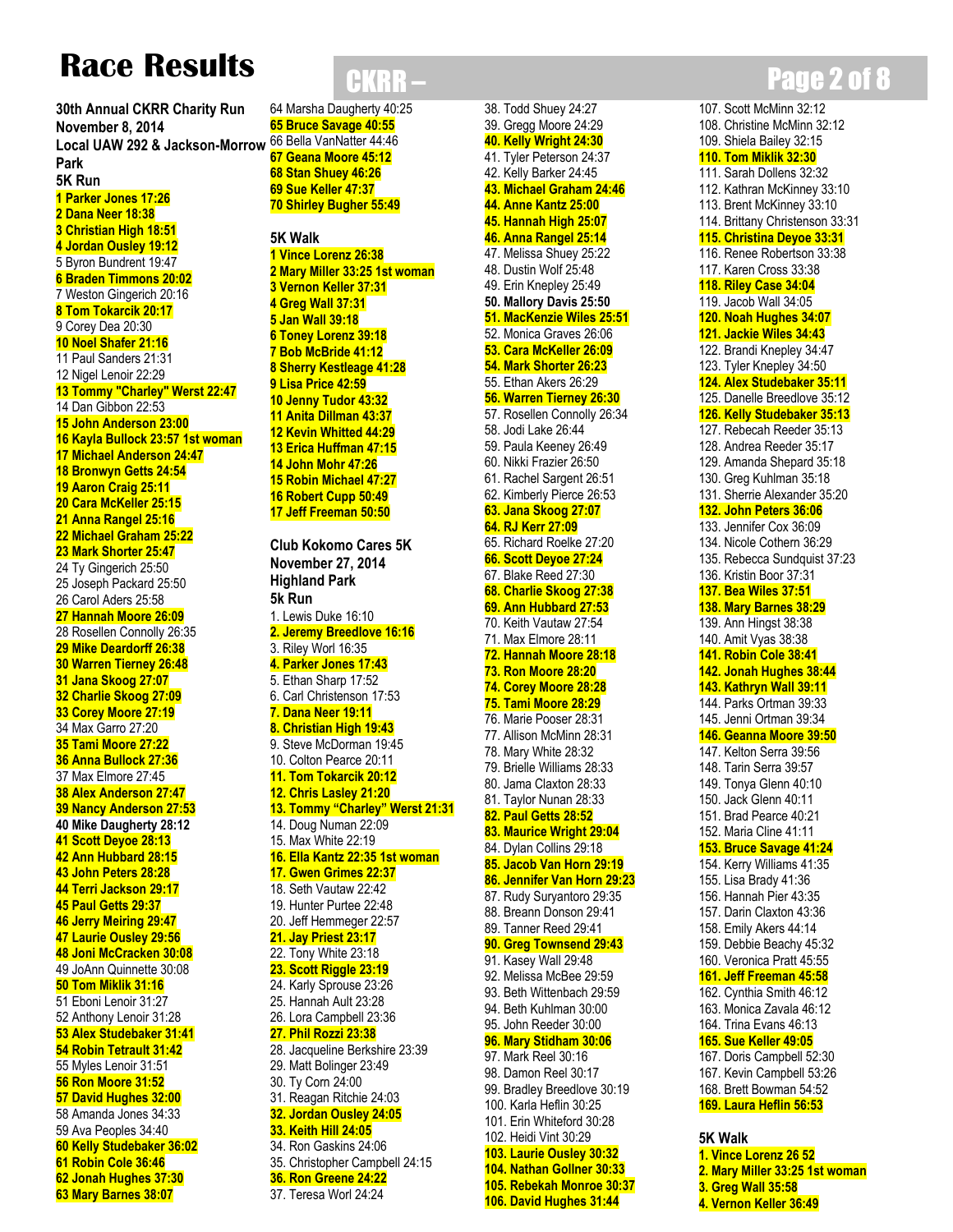## CKRR -

## **Race Results optimal Nutrition** by Jana Skoog, MS, RD, LD **Continued**

**5. Toney Lorenz 39:39 6. Jan Wall 39:52** 7. Lori Akers 44:15 8. Elissa Hughes 44:16 **9. Stan Shuey 46:11 10. Anita Dillman 47:08 11. Carrie Williams 47:09 12. Bob McBride 47:09** 13. Felicia Hollingshead 47:17 14. Lorraine Armstrong 47:17 15. Justin Hollingshead 47:24 **16. Jayne Stucker 47:42** 17. Lynn Graves 48:03 18. Charles Graves 48:04 19. Kim Brewster 48:42 20. Mark Brewster 49;07 **21. Jenny Tudor 49:08** 22. Lizzie Vautaw 49:10 **23. Erica Huffman 50:12 24. Stephen Wilson 50:44** 25. Elizabeth Wilson 50:49 26. Kevin Akers 51:01 27. Carol Torrents 51:23 28. Rob Wilson 52:29 29. Angie Bowman 53:27 30. Blake Bowman 54:48 **31. Jean Heflin 54:52 32. Carol Savage 57:11**

Season's Greetings! For many of us, the racing season is now behind, and nothing is looming on the immediate horizon. So even amidst holiday merrymaking, this may be the perfect time to assess how things went for you over the past year. Did you have adequate energy to train the way you intended to? Did you have peak performance more often than not during the races? How was your recovery time?

Optimal nutrition plays an important role in all of the above. Careful dietary planning can help you reach your full potential, no matter what your age, ability, or athletic goals might be. There are no shortcuts or quick fixes when it comes to proper training, as we all know. Even if you only run /walk for fitness and not for competition, eating well can help improve your health and decrease your risk of chronic disease, illness or injury. Striving to eat a balanced diet and making better food choices every day are key.

Over the next 12 months, we will` cover the basics of building a strong nutritional base to help meet your goals. We will discuss the macronutrients (carbohydrate, fat, and protein), select micronutrients, phytochemicals, smart snacking, fiber, and fluids. We will also discuss nutrient timing: not only what to consume, but when to consume it, to yield the best possible results. And we will talk about body weight management.

Spend a little time this month taking stock of your usual diet and what your daily eating habits are. You can use a food journal for a few days if need be. It's all about balance, variety, and moderation. Balance means choosing nutrient-dense foods from all 5 food groups. Are you including fruits and vegetables, whole grains, lean protein, healthy fats, and dairy products/alternatives? Vital nutrients can be obtained from other food sources if you are limiting/avoiding certain groups. How much variety are you getting each day; for example are bananas the only fruit you eat? There are ways to branch out! Are you overeating less-healthy foods? You can keep your favorites by enjoying them in moderation. Don't forget to note your beverage intake as part of your diet plan. Receiving adequate hydration is important, but some beverages are better choices than others. How often are you eating? Fueling your body by eating every 2- 4 hours can help keep your energy up and cravings down. Are you eating out at restaurants or fast food often? How much convenience/highly-processed foods do you eat? It is important not to just look at one particular food or one meal in your assessment, but get the bigger picture of how you eat on a regular basis. Awareness is the first step toward change!

Next up: Creating a Healthful Eating Plan.

### **Wednesday Night Race Results**

**Jackie Sanders Miracle Mile Wednesday, Nov 5, 2014 Highland Park Walk/Bike Path** 1. Paul Sanders 6:25 2. Christian High 6:52 3. Michelle Nicholson 6:59 4. Jacob VanHorn 8:02 5. Natalie Nicholson 8:11 6. Stu Nicholson 8:11 7. John Peters 8:38 8. Charlie Skoog 8:43 9. Jennifer Miller 9:20 10. Jenny Tudor 9:21 11. Rebekah Monroe-Boley 9:39 12. Kathleen McKinney 9:39 13. Melissa Jones 9:54 14. Audrey Miller 10:08 15. Sean Day 10:16 16. Brice Gambill 12:33 17. Bruce Savage 12:41 18. Reeves Gambill 16:20 19. Carol Savage 17:21 20. Shirley Bugher 17:23

#### **Joe Kidd Rangel 5K Old Ben/Highland Park 5K Course Old Ben/Highland Park 5K Course** 3. Parker Jones 24:47 1. Christian High 22:34 2. Charley Werst 22:38 3. Kayla Bullock 23:23 4. Michelle Nicholson 23:59 5. Natalie Nicholson 24:11 6. Parker Jones 25:37 7. Gwen Grimes 25:38 8. Charlie Skoog 27:49 9. Mike Daugherty 28:24 10. John Peters 29:16 11. John Schelbert 34:26 12. Jennifer Miller 35:55 13. Audrey Miller 35:56 **Jackie Sanders Miracle Mile Wednesday, November 12, 2014 Highland Park Walk/Bike Path** 1. Christian High 6:47 2. Paul Sanders 6:56 3. Sean Day 10:06 4. Jenny Tudor 11:25 5. Tosha Fording 13:25 6. Tammy Shoffner 14:25 7. Shirley Bugher 17:36

### **Joe Kidd Rangel 5K**

- 1. Parker Jones 20:21 2. Steve McDorman 20:21 3. Christian High 21:37 4. Charley Werst 21:52 5. Paul Sanders 22:01 6. David Hoshaw 22:31 7. Rob Hoshaw 22:31 8. Tanika Forestal 28:04
- 9. Mari Dean 29:55

#### **Jackie Sanders Miracle Mile Wednesday, November 19, 2014 Highland Park Walk/Bike Path**

- 1. Steve McDorman 5:59 2. Ashley Shanks 8:10 3. Christian High 8:17
- 4. Hannah High 8:19
- 5. Charlie Skoog 9:10
- 6. Jenny Tudor 10:11
- 7. Sean Day 10:16

#### **Joe Kidd Rangel 5K**

### **Old Ben/Highland Park 5K Course** 4. Ashley Shanks 28:04

1. Christian High 22:33

2. Charley Werst 22:33 4. Gwen Grimes 24:53 5. Ashley Shanks 28:13 6. Steve McDorman 28:14 7. Max Elmore 29:24

#### **Jackie Sanders Miracle Mile Wednesday, November 26, 2014 Highland Park Walk/Bike Path**

- 1. Christian High 7:26
- 2. Gwen Grimes 8:21
- 3. Ashley Shanks 8:27
- 4. Steve McDorman 8:28
- 5. Charlie Skoog 9:22
- 6. Sean Day 10:03
- 7. Shirley Bugher 17:51

5. Charlie Skoog 29:45

#### **Joe Kidd Rangel 5K Old Ben/Highland Park 5K Course** 1. Christian High 21:53 2. Parker Jones 21:54 3. Steve McDorman 27:51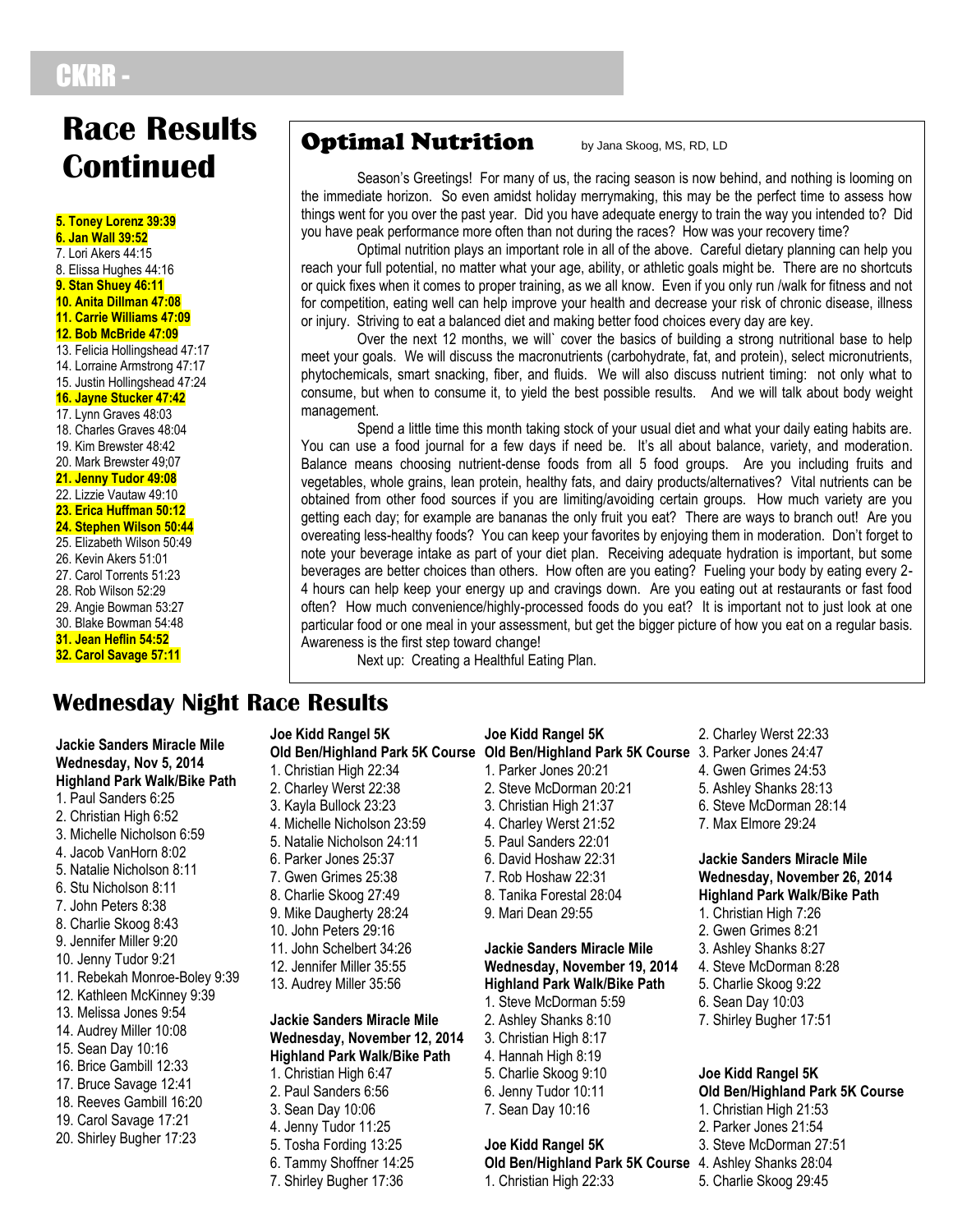### **CKRR – Page 4 of 8**

### **The Race for Grace** By Charlie Skoog

The Psalmist sings (vs. 118:24) "This is the day the Lord has made; We will be glad and rejoice in it." That verse is on my coffee mug but is that you today? If not, would you care to join me? How you might ask, can one rejoice daily in a world full of trials, temptation and tribulation? We can't but the Apostle Paul gives us the same encouragement in chapter four of Philippians, "Rejoice in the Lord always. Again I say rejoice!" For it is the Lord we rejoice in and not the things of this world. Have you acknowledged that the Lord is at hand? Have you chosen to surrender your will to His? Please think about that as we enter into Christmas Season 2014. Who and what do we celebrate and give thanks to as we close another year? Friends, the Lord IS at hand, the race for grace has begun and the clock is ticking. So in the hustle and bustle of this holiday season may you daily choose to be anxious for nothing, but in everything by prayer and petition, with thanksgiving, let your requests be made known to God, and the peace of God which surpasses all understanding will guard your hearts and minds through Christ Jesus. How awesome to know the God of peace is with us and we can do all thinks through Christ who strengthens us! Race on keeping your eye on the prize and I hope to see you at the finish line!

### **2014 Club Point Races**

**December 31** CKRR New Year's Eve 5K Run/ Walk Time: 2 PM Location: UAW Local 292 Contact: Joni McCraken

#### **Jackie Sanders Miracle Mile – 5:45 p.m. Joe Kidd Rangel 5K – 5 p.m.**

Free to ALL – at Highland Park Registration located at concession stand

### Jan Newsletter Deadline

Do you have something for our January newsletter? Please forward it to me by Dec. 30<sup>th</sup> for publication.

### Call for articles

You will notice a new column to our newsletter – Optimal Nutrition by our own Jana Skoog. I hope you find this column informative and useful to your personal health as well as share with your family. Do **YOU** have something to share with our members? I am always looking for those who would like to share their encouraging story or uplifting result with our members. Please email me a[t JBM1100@gmail.com](mailto:JBM1100@gmail.com) 

### **Thanksgiving Day-Kokomo Cares Run**

It was a chilly Thanksgiving morning as the run began. We had a good turnout with 200 runners/walkers finishing the 5k course in Highland Park and the surrounding neighborhood. We had an extra special bonus of snowfall AND the Christmas lights were already turned on in the park.

First place was Lewis Duke with a time of 16:10 and Jeremy Breedlove right behind him at 16:16! That was quite a fast pace before the snow



 really began to come down and make the



 course slippery. The first woman runner in was Ella Kantz at 22:35! Vince Lorenz was the first male walker with a time of 26:52. Mary Miller was the first female walker with a time of 33:25. All first place competitors received a free pie from Moore Pies to take home for Thanksgiving dinner. Each participant received a nice

medal for finishing the 5k course to take home and show off at the family dinner table.

There were lots of smiles and a lot of families out for a fun family tradition on Thanksgiving morning. There were also 8 pies given away from Moore's in a random drawing.

Grace Fellowship, Ray and Robin's church, provided lots of cookies for after race snacks.

A big thank you to all of the community service volunteers and club volunteers for making this race another successful event raising money for We Care in Kokomo. See you all next Thanksgiving!

Ray & Robin Tetrault

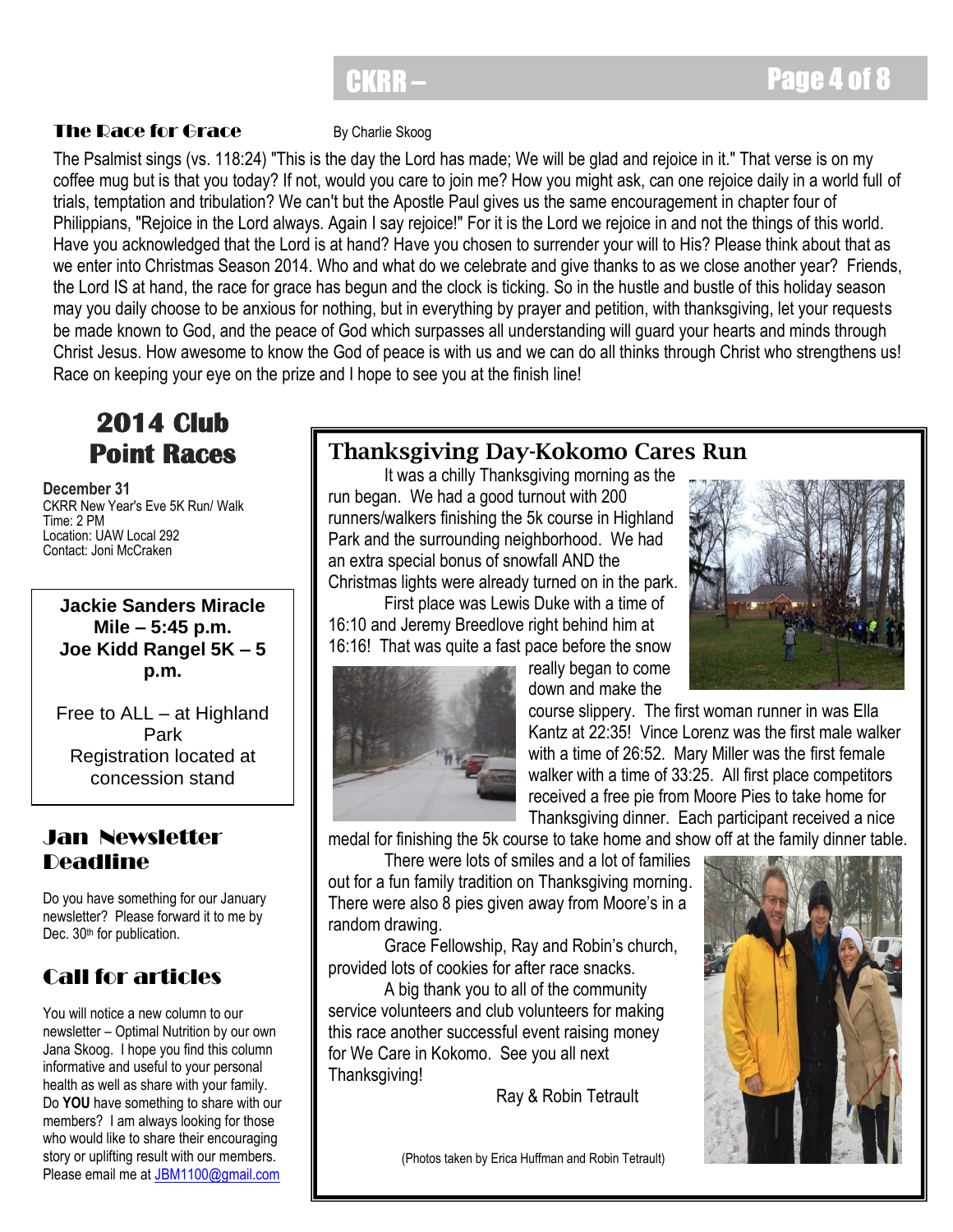### CKRR-

#### **(V= volunteer, H=half marathon, M=marathon)**

**Runner 0 -12 Female** Moore,Hannah 122 - 7 Nicholson,Natalie 95 - 5 Weber,Lauren 74 -5V Wyman,Sophia 72 - 5 Kantz,Ella 60 - 3 Shanks, Arianna 50-3 Weber,Natalie 21 - 2 Gollner,Esther 15 - 1 Wiles,Jackie 12 - 1 Felker, Elizabeth 10-1 **Male** Studebaker,Alex 199 -12 Van Horn,Jacob 100 - 6 Hughes,Jonah 96 - 6 Moore, Corey 80-4 Wyman,JP 57 -4V Shanks, Clayton 40-2 Gollner,Nathan 32 - 2 Boruff,Hayden 20 -1V Cleaver,Jake 15 - 1 **Runner 13 -19 Female** Getts,Bronwyn 110 -6H Bullock,Kayla 102 - 6 Bullock,Anna 94 -6V High, Hannah 40-2 Merrick,Valerie 35 - 2 Abney,Allison 20 - 1 Cleaver,Madison 20 - 1 Gollner,Sarah 20 -1V Jones, Carly 20-1 Ladow,Jillian 20 -1H Wiles,MacKenzie 15 - 1 Gollner,Hannah 10 - 1 **Male** Timmons,Braden 360 -18MHH Hughes, Noah 72-5 Nicholson,Nathan 50 - 3 Anderson,Alex 42 - 3 Breedlove,Jeremy 40 - 2 Bettegnies,Samuel 15 - 1 Elliott,Austin 15 - 1 Moser, Chase 12-1 **Runner 20 -24 Female** Grimes,Gwen 204 -11V Hubbard,Emilie 180 -10V Kennedy,Kelsey 62 - 4 Longwith,Amber 35 - 2 McCracken,Nikki 35 -2H High, Kasey 20-1 Hoch, Natalie 20-1 **Male** Kennedy,Kory 300 -15 Jones, Billy 12-1 **Runner 25 -29**

#### **Female**

 Wall,Kathryn 220 -11 Heflin,Laura 45 - 3 Tetrault,Megan 40 -2HH

## **Male**

 Jones,Parker 195 -10H Ousley,Jordan 175 -10HV **Walker 25 -29 Male** Lorenz, Vince 360-18HV

#### **Runner 30 -34 Female**

 Shanks,Ashley 225 -12HHV Goad,Melissa 140 -7H Leger,Valerie 35 -2V Monroe -Boley,Rebekah 35 - 2 Anderson,Angela 32 -2V **Male** Anderson,Michael 120 -6HV Leger, Luke 20-1V **Runner 35 -39 Female** Van Horn, Jennifer 300-16MH Wright, Kelly 80-4H Moore,Geana 79 - 5 Gollner,Angie 35 - 2 **Male** Lasley, Chris 220-11MH Wright,Maurice 70 -4H **Walker 35 -39 Female** Tudor,Jenny 220 -11 Huffman,Erica 130 - 8 **Runner 40 -44 Female** Weber,Heather 200 -10MHV Nicholson,Michele 75 - 4 Culp,Dana 67 -4H Kantz,Anne 50 - 3 Felker,Lora 32 -2H Bettegnies,Stacey 27 - 2 Weitzel,Patty 20 -1V Stidham,Mary 15 - 1 Cleaver,Brooke 10 - 1 **Male** Craig,Aaron 30 2 - 17MHV High,Christian 255 -13MHH Hill,Keith 21 2 - 15MHH Tomlinson,Brad 95 -5HH Reinagle,David 72 -4HH Riggle, Scott 75-4MH Nicholson,Stu 42 - 3 Weber,TA 25 - 2 Gollner,Steve 20 -1V Kirk,Aaron 20 -1H **Walker 40 -44 Female** Bullock,Sheree 60 -3V **Runner 45 -49 Female** Moore,Tami 195 -10MH Cook,Laura 152 - 9 Wyman,Shelly 135 -7MHV McCracken,Joni 92 -5H Wiles,Bea 24 - 2 Anderson,Kim 20 - 1 Jackson,Terri 15 - 1 Snow,Suzie 15 - 1

Gruel,Carrie 10 - 1 Kestleage,Sherry 10 - 1

#### **Male**

Shafer,Noel 365 -19MHH Graham,Michael 242 -18V Priest,Jay 130 -7MHH Moore, Ron 108-8 Getts,Paul 83 -7H Wyman,Paul 79 -5V Werst,Tommy 55 -3H Weitzel,Virgil 49 -3H Abney,Tom 40 - 2 Lutes,Daniel 20 -1M Merrik,Steve 9 - 1 **Walker 45 -49 Female** Savage,Carol 205 -11V Price,Lisa 100 - 5 **Runner 50 -54 Female** McKellar,Cara 415 -21UV Hubbard,Ann 249 -18 Ousley,Laurie 203 -14H Studebaker, Kelly 176-15HH Wilson,Marianne 116 -10 Anderson,Nancy 37 - 3 Freeman,Pam 37 -3H **Male** Tierney,Warren 30 5 - 21HHV Rozzi, Phil 259-15UHHV Neer,Dana 280 -14HV Deyoe, Scott 240-16MHHV Anderson,John 39 - 3 Olsen,Paul 30 -2H Tokarcik,Tom 30 - 2 Cleaver, Tom 9-1 **Walker 50 -54 Female** Miller,Mary 380 -19H Deyoe,Chari 95 -6H Heflin,Jean 47 - 3 **Male** Whitted,Kevin 240 -12 **Runner 55 -59 Female** Skoog, Jana 345-18MHH Rangel, Anna 330-17UHH Tetrault,Robin 218 -14MHHV Barnes,Mary 113 -9H Upchurch,Anita 110 -8H Barlow,Theresa 20 -1V Boles,Vicki 20 -1V **Male** Deardorff,Mike 234 -13HH Kerr,RJ 220 -12V Tetrault, Ray 186-11HV Freeman,Jeff 140 -11HHV Savage,Bruce 120 -10 Townsend,Greg 92 -6V Strong,Earl 60 -3H Meiring, Jerry 42-3 Rodgers,Mark 40 -2H McAndrews, Keith 35-2 Ladow,Jeff 20 -1H **Walker 55 -59 Female** Stucker, Jayne 200-10V Inman,Jane 20 -1H **Male** Clements,Damon 80 -4UM Inman,Steve 20 -1H **TURING MATHEMATICS:** Conservation 3. The methods of the standing of the standing of the standing of the standing of the standing of the standing of the standing of the standing of the standing of the standing of the stan

#### **Runner 60 -64 Female**

Cole,Robin 260 -13 Keller,Sue 354 -21HH Bugher,Shirley 233 -18 Townsend,Jeannie 47 -3V Acton,Rhenda 30 - 2 **Male** Greene,Ron 3 6 0 - 18MHHV Shorter,Mark 298 -19HV Skoog,Charlie 256 -16HHV Miklik,Tom 66 -5H Menges, Billy 96-5HH Kilcline,Steve 20 -1V Spencer,Rick 20 -1V **Walker 60 -64 Female** Wall,Jan 360-18HH Williams,Carrie 267 -17 Hobbs,Barbara 94 -6HH Lorenz,Angela 12 - 1 **Male** Keller,Vernon 390 -20HH Wall, Greg 315-19HHV Lorenz,Toney 259 -19HV Wilson,Stephen 113 -10V Hobbs,Melvin 83 -6HH **Runner 65 -69 Male** Hughes,David 377 -20HV Stucker,Ricke 65 -4V Leininger,Phil 40 -2V Barnett,Bill 20 - 1 **Walker 65 -69 Female** Dillman,Anita 360 -18 Rutherford,Mary Lou 145 -9H Brown,Diane 20 -1V **Male** McBride,Bob 330 -17 Michael,Robin 240 -15 **Runner 70 -74 Female** KleinKnight,Sarah 60 - 3 Gerhart,Susan 20 -1H **Male** Peters,John 220 -12V Stanton,Billy 160 - 8 Shuey,Stan 122 -7V Sullivan,Dale 30 - 2 **Walker 70 -74 Male** Mohr,John 255 -14H Gross,Jim 140 - 7 Coughlin,Dan 20 -1V **Runner 75 -79 Male** Cupp,Robert 20 - 1 **Walker 75 -79 Male** Lambert,Jerry 140 -7H **Runner 80+ Male** Case,Riley 120 -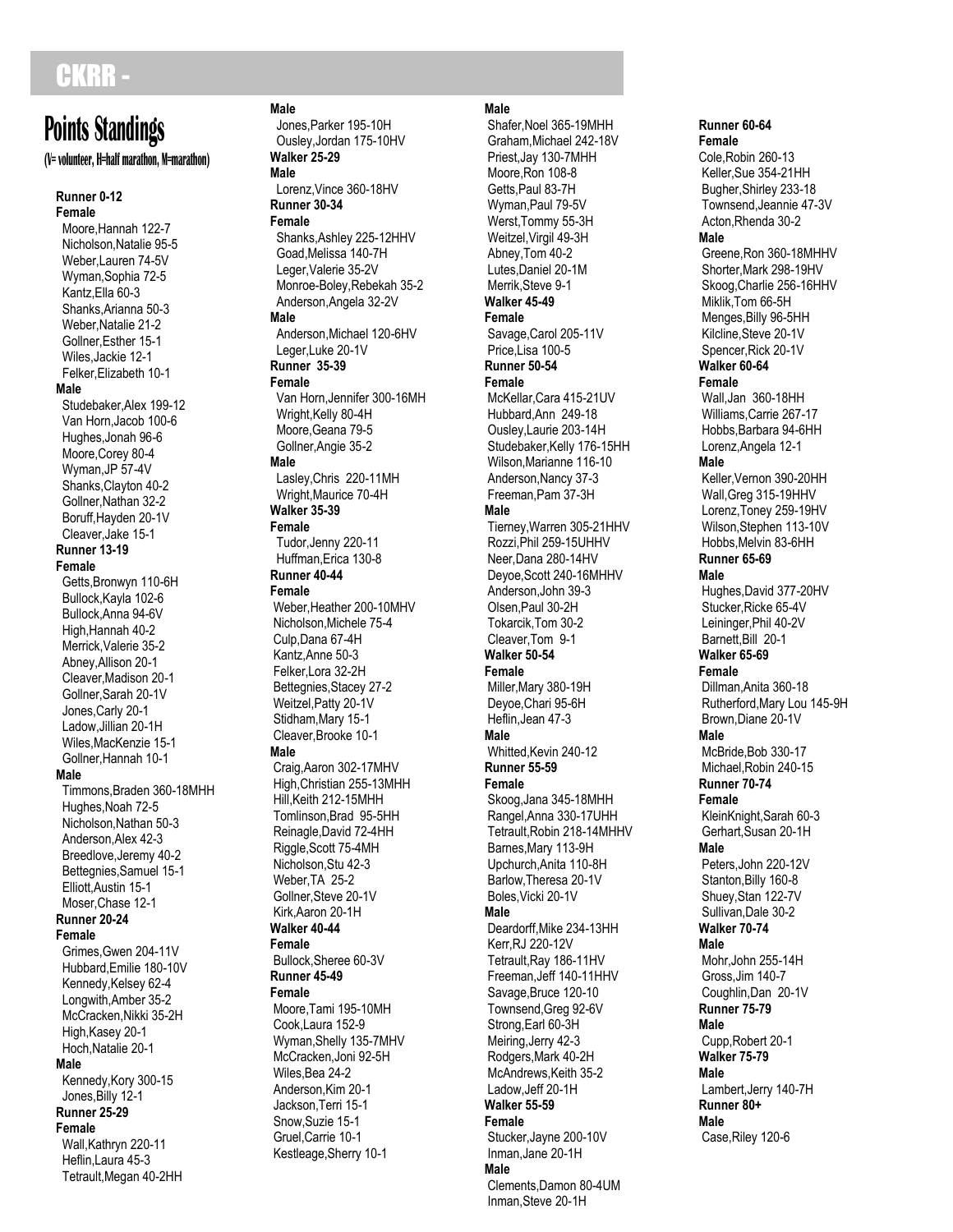### **CKRR – Page 6 of 8**

### **2015 CKRR Race Calendar**

#### **14-Feb CK Sweethart Race 5K (V)**

14-Mar Old Ben5K-Kokomo

21-Mar Norris-Amboy 5K 9AM

- **4-Apr CK Ultimate10m, 5m Logansport (V)**
- 9-May Norris-Kokomo 8:30AM
- 16-May MCF Prison Breakout 5K Bunker Hill
- 13-Jun Norris-Greentown 5m 8AM
- 20-Jun Bona Vista 5K Kokomo
- **4-Jul Haynes-Apperson 4m,3m,1m Kokomo (V)**
- 11-Jul Race for Grace 5K Logansport
- 18-Jul Panther Prowl 5K Russiaville
- 25-Jul Jerome Active Water 5K
- 1-Aug Norris-Converse 5K 8AM
- 15-Aug Cam Race for Shelter 5K Kokomo
- 22-Aug Runnin the Shores 5K Kokomo
- 5-Sep Steps to Recovery Kokomo

#### **12-Sep CK GNO 5K 5PM Kokomo (V)**

- 26-Sep Bee Bumble 10k, 5K Burnettsville
- 3-Oct Cole Porter 15K, 5K Peru
- 17-Oct Saints on the Run 5K
- **14-Nov CK Charity Run 5K Kokomo (V)**
- **26-Nov CK CARES 5K Kokomo (V)**

#### **31-Dec CK NY Eve 5K2PM Kokomo (V)**

### **Notable Highlights!**

- Anna Rangel ran the Monumental Half Marathon with a time of 1:58:08
- Phil Rozzi completed the Monumental Half Marathon with a time of 1:50:00
- Bill Menges completed the Mill Race Half Marathon in Columbus on 9/27/14 with a time of 2:44:25.
- Warren Tierney completed the Indy Monumental Half Marathon with a time of 2:10:32
- Scott Deyoe, Greg Wall and Jan Wall also received points for a marathon by completing the Monumental Marathon
- Jana Skoog completed her first marathon at the Indy Monumental Marathon and Charlie added another half marathon to his completed races..
- Keith Hill and Jennifer Van Horn completed their first marathon with a time of 4:47:52 at the Monumental Marathon
- Ray Tetrault ran the Potato Creek Half Marathon on 8/9/14
- Scott Riggle completed the Monumental Marathon with a time of 4:11:14.
- With a time of 3:56:14, Chris Lasley added points for himself for the Monumental Marathon.
- Bill Menges completed the Indy Monumental Half with a time of 2:23:59
- Dan Lutes completed the Jackson Hole Marathon on 8/30/14 finishing 25<sup>th</sup> of 179 overall and 5<sup>th</sup> of 30 in age M50-59 with a time of 3:50:48.
- Noel Shafer completed the Indianapolis Marathon on 10/18/14 finishing 3:49:02 (8:45 pace)…this was 21:12 below his previous PR. Also he completed the Indianapolis Monumental Marathon on 11/1/14 finishing in 3:48:08 (8:43 pace)
- Aaron Craig ran the IMM on Nov 1<sup>st</sup> with a time of 4:28:29.
- Tami Moore ran the St. Louis Rock n Roll marathon on Oct 19 with a time of 4:15:25 and the Monumental Marathon on November 1st in 4:13 flat



### **Remain Active in Winter** by Dana Neer – fitness columnist and CKRR member

We exercise for various reasons, but all of us would agree that having ample energy for work, play, social engagements, civic and community service and chores around the home are important.

My dad teaches me a lesson every time he gets down on the floor to play with his grandkids. At 83 years old, he receives so much joy from playing games, catch and even tag once in a while. His grandchildren love it, too. My 18-year-old son will go deer hunting with him this week, and watching them walk into the woods together is priceless. I want to be like my dad when I grow up. But, I can't expect to be like him later on if I am not willing to stay active and healthy now.

This winter, make sure you keep your positive frame of mind and regularly exercise. You need fresh air and sunshine all year long, not just in the warmer months. As a matter of fact, you probably need it more in the winter. With that in mind, here are a few helpful tips:

**ACCLIMATE** We have enjoyed one of the most pleasant autumns in recent memory, but all Hoosiers know, we probably will pay later on. Gradually introduce cooler air to your body by exercising outside while temperatures wane. Fresh air is vital to your health, even if that air is cold and unfriendly. A burning sensation in your chest when you inhale cold air is totally normal.

―Your body warms outside air quickly — 3 inches down into your neck it is already 98.6 degrees — but even that is not fast enough to prevent the sting," says Daniel Carey, Ph.D., Assistant Professor for the Department of Health and Human Performance at the University of St. Thomas in St. Paul, Minnesota.

The good news is exercising in freezing temperatures has no negative effects on your lungs, according to a study Carey published in the Journal of Strength and Conditioning Research. To make it less annoying, he suggests something that we all know to do, pull a neck warmer up over your mouth to warm the air.<br>PREDETERMINE TEMP LIMIT

over your mouth to warm the air.<br>**PREDETERMINE TEMP LIMIT** What is your bottom line temperature for exercising outside? Many people draw the line at 20 degrees, finding solace in knowing the treadmill is nearby if the thermometer dips into the teens. Remember, the sun can be very warm even, on a cold day. Windy, icy days are prime moments for treadmill use.

I would suggest mixing up your training by exercising outside half the session and indoors the other half. Group training can be one of your greatest motivational pieces during the tough months ahead. Knowing others have expectations of you forces the right decision. Even 10-15 minutes outside can do wonders for your heart and soul.<br>**INDOOR EXERCISE** We live in an age of many e

We live in an age of many electric cardio-vascular machines and large buildings, like the mall, where refuge exists when temperatures spiral downward. During icy conditions, a good workout designed to increase the heart rate is difficult to achieve. Look for resources around you and find a way to accomplish your goal. For example, roads lined with trees may help break the wind. Parks may provide an oasis of shelter and a safe place to park your car, gaining access to your engine's heat any time you may need it.

Our Indiana winters can be harsh at times, but sticking with your fitness plan not only brings physical benefits, but holistic health as well psychologically, mentally and spiritually. No one ever regrets completing a workout. However, many people wish they had the discipline and dedication to accomplish a daily routine of exercise. As an example, during a normal weekly workout plan, I feel great and motivated two or three days, feel decent a few days and rather blah the rest of the time. Please remember, no one feels good every day. Do not think that you happen to be the unlucky recipient of some "mutant gene" causing you to lack motivation.

We all have to make ourselves exercise. I am a fellow struggler, so let's make it happen this winter!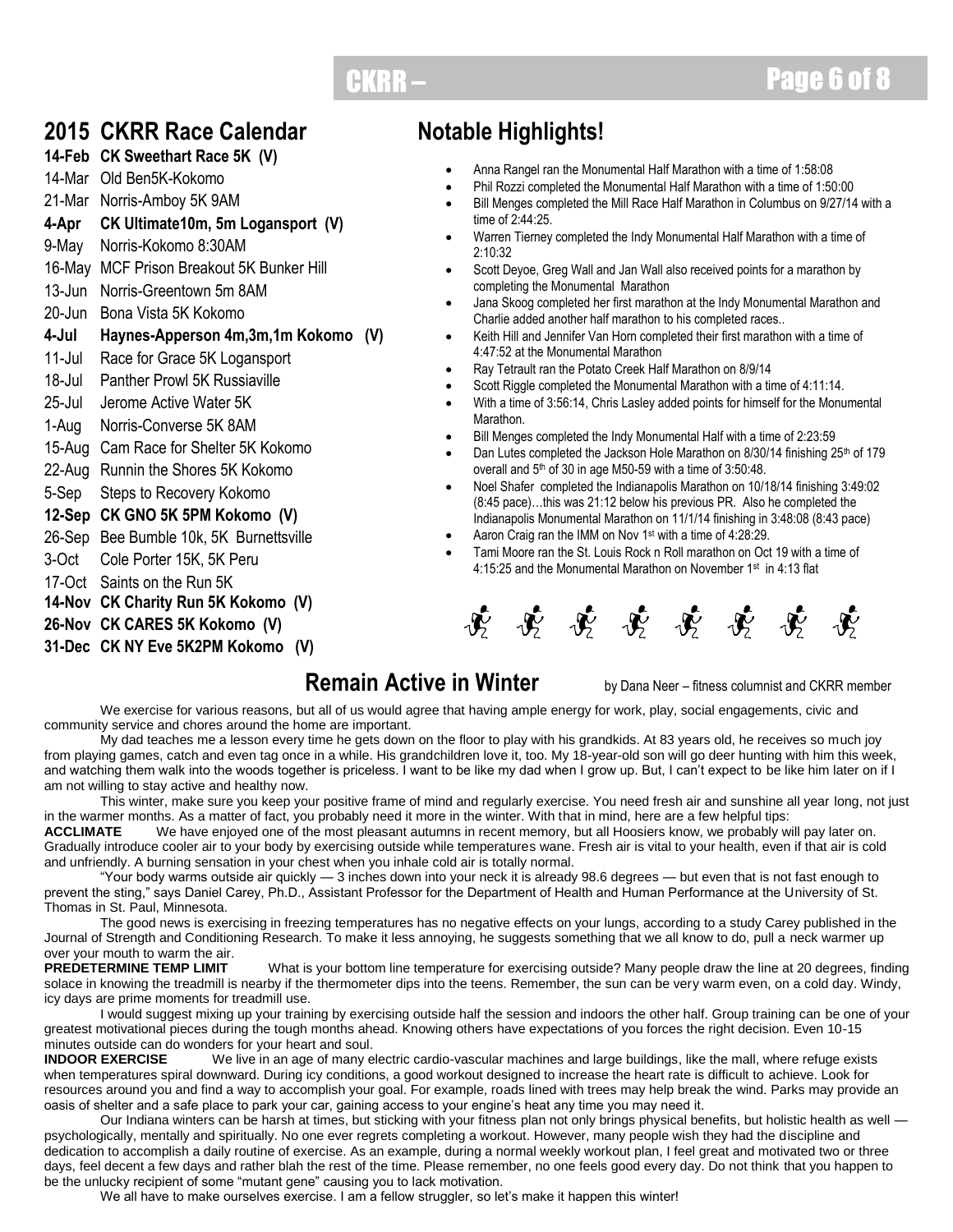12-1 Emilie Hubbard 12-2 Robert Cupp 12-3 Chase Moser 12-5 Donna Andrews 12-5 Quinn Reinhardt 12-6 Ron Greene 12-6 Michael Sadler 12-7 Reece Wright 12-8 Hayden Boruff 12-8 Kayla Bullock 12-8 Carla Yerkes 12-11 Diana Deyoe 12-11 Evan LaDow 12-12 Heather Weber 12-14 Gwen Grimes 12-15 Rilee Jones 12-15 Mike Manning 12-15 Arianna Shanks 12-16 Carly Bullock 12-18 Michael Graham 12-21 Aaron Kirk

12-21 Jerry Meiring 12-22 Ava Kantz 12-22 Richard Kerkhof 12-22 Anneliese **Weitzel** 12-24 Brianne Boruff 12-25 Jenie Gambill 12-26 Patricia Weitzel 12-29 Acton Rhenda 12-29 Janice Hughes 12-29 James Longwith 12-30 Charlie Skoog 12-30 Maggie Weber 12-31 Noel Shafer

### **Additional Schedule Dates**

**SAVE THE DATE: Saturday, Dec. 6 ~** KHCPL will host its first RUDOLPH FAMILY FUN RUN. The 5K run/walk includes a cool T-shirt, reindeer antlers, Rudolph nose, medal, trophies, door prizes, snacks, and an expert who can help YOU improve your time and train for a mini, marathon, or triathlon. All ages and all abilities welcome as well as pets on leashes. Check out the library's Facebook page and our website regularly for registration and run information.

### **WATCH FOR THE DATE!**

**WATCH YOUR EMAIL AND FACE BOOK for notification of the 2014 Awards Banquet. The awards committee is currently meeting and preparing for the awards as the club is currently planning our event. Soon we will have confirmation of our meeting room and will be able to share the date, time and location.** Last year we had a great club turn out as awards were given and plaques were presented all the while we feasted on Chili and fellowship. Once again we will host a Chili Cook OFF! and Linda Kendall will be asking for volunteers to bring their tasty recipes to share and compete. 50/50 raffle will also be available with proceeds go to the Scholarship Fund.

### **Injury-Free Running by Dr. Thomas C Michaud, D.C.**

A 25% discount with free shipping to all of our club members who are interested in Dr. Thomas C. Michaud's new book. Just go t[o www.humanlocomotion.org](http://www.humanlocomotion.org/) and type 'runningclub' (one word0 in the discount code box when you checkout. A temporary priced eVersion of the book at 9.95 on Amazon. Please see Mark Shorter if you would like to view the club copy.

### The 'Barefoot Mindset"

Hello Barefooters, As the cold weather set in, I'm happy to have my biggest mileage goals of the year already logged. At this point, I'm a little reflective and thankful to have a "Barefoot Mindset" about many things in my life.

The barefoot mindset allows one to sort of take things as they come. Knowing you are not in control of the key elements: temperature, precipitation, road surface, debris and traffic flow. This is the start of patience and of course, prayer. To be able to ask for things completely out of your control, and then WAIT for them to be delivered helps to develop your barefoot mindset.

And waiting doesn't have to mean sitting and doing nothing...

**D**

**ecember**

**Birthdays**

You begin to define patience a little differently too. I like the idea of ACTIVE patience. Each day is a choice. I can simply look at the cold snowy weather outside and skip today's long run OR I can go out and "take what I can get." Maybe go out and run only one mile on snow and slush, into a 14 MPH headwind, knowing that something is better that nothing...it's better to log a "one" than a "zero" for the day! Then, maybe, as I approach the turnaround, I can push it for another quarter mile before turning back, and log a 1.5 miler instead of just a one!

Shorter runs due to bad weather also leave you well rested and ready for a sunny afternoon to run a 14 miler knowing that the next cold front is coming soon. This patience, this waiting for the ebb and flow of the weather, can be applied to the road surfaces as well. The rough stretch is only temporary...the gravel will end soon...the smooth road is just ahead.

Sometimes the rough stuff is actually better. When we think we have a nice smooth stripe to run on, that's often when a hidden rock pops up to say "hello!" In fact, running on a rough road helps prepare us, both mentally and physically, for the next "surprise" rock on our otherwise smooth, cool stretch of pavement.

And just as running on rough pavement builds callouses and improves reaction time, running in cold weather builds mitochondria and an appreciation for the milder temperatures. A cold two miler might produce the same internal body response and fitness as a warm sunny twelve miler. Less is more.

So don't lament your conditions...rejoice in them!

And if you think these words were just about running barefoot, think again...this barefoot mindset can apply to almost everything in this world.

Rocks are just metaphors for the "hard times" in life...

God gave us bodies and minds with amazing abilities for recovery and adaptation. But He didn't stop there...as He tells us in James 4:2 You do not have because you do not ask.

So...ask.